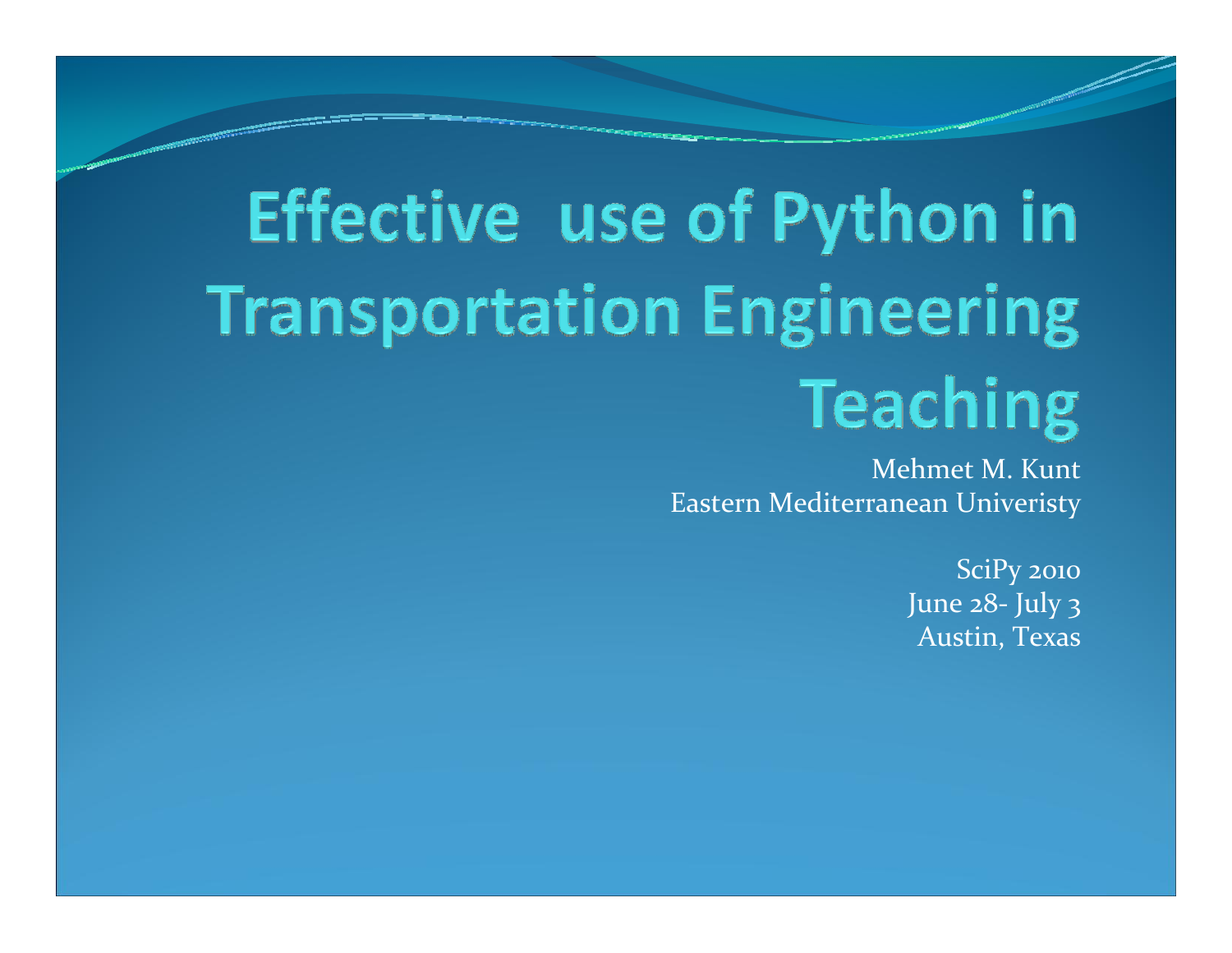### **Outline**

- Transportation engineering teaching for civil engineering students
- Objective
- What is expected?
- Current Situation
- Coding of the Concept
- Examples
- Benefits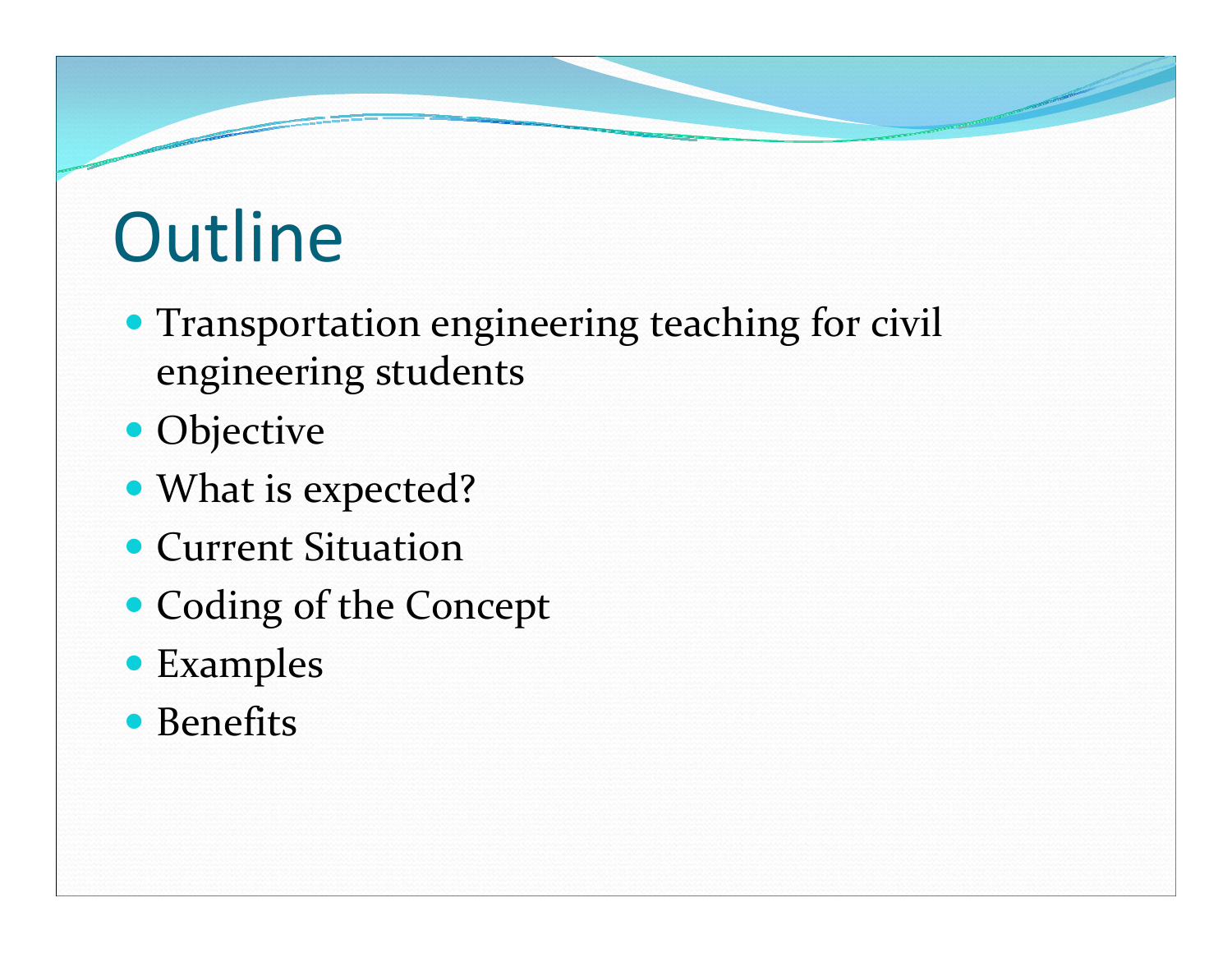#### Transportation engineering

### teaching in civil engineering

- Third year course
- Fundamentals of transportation engineering in one semester
- Most of the students have no background on transportation engineering
- Use of commercial software is limited:
	- Budget
	- Commercial software are specialized so one software will not cover all the subjects
	- Python is versatile and flexible so any problem can be solved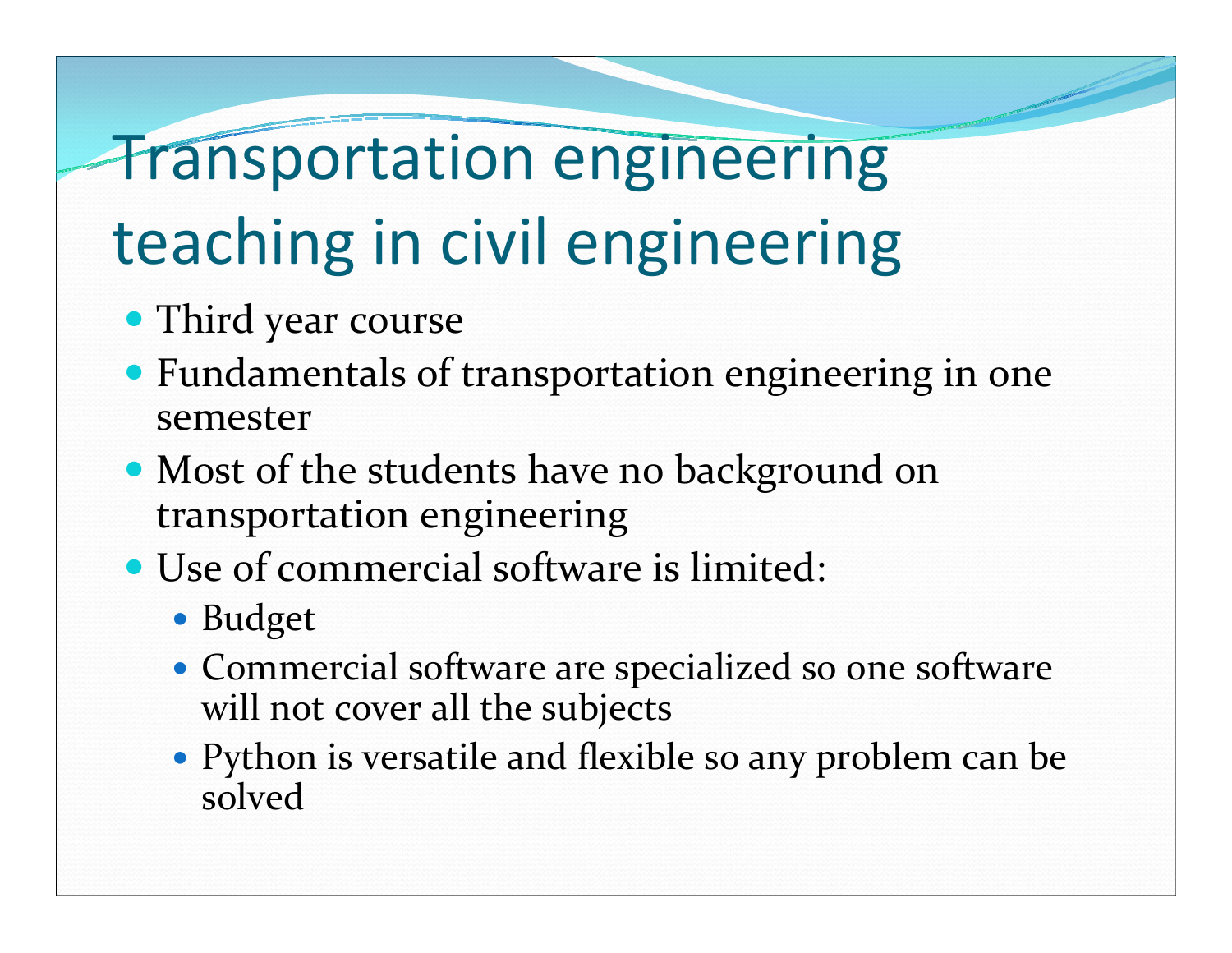## Objective

- Using a software tool that will help the students to
	- Understand the concept
	- Check their hand calculation accuracy
	- Use software for what-if analysis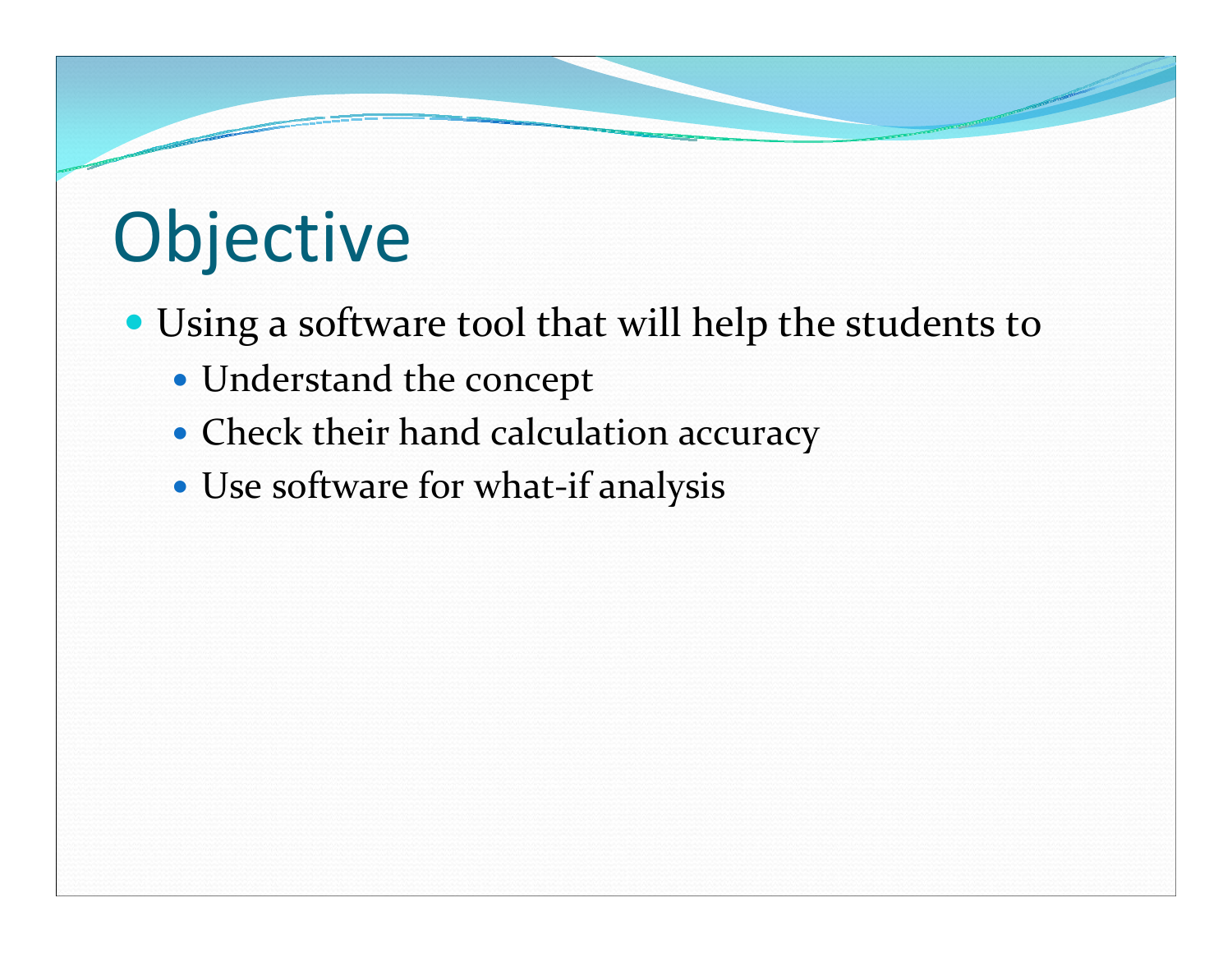#### What is expected?

• The students need to learn, understand and use engineering principles to solve the problems.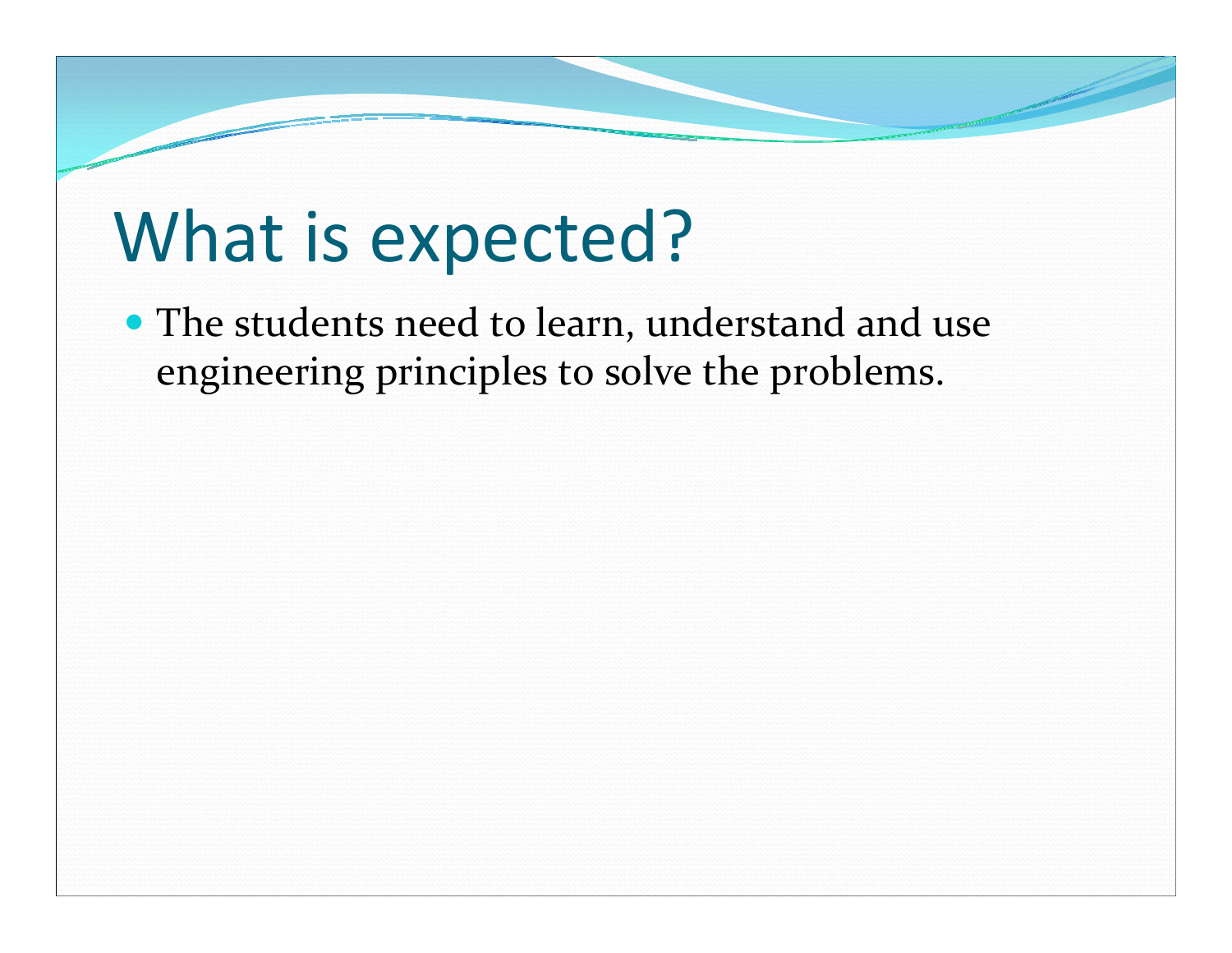- Visual examples as given in textbooks are limited
- Doing what if analysis may take away precious teaching time
- The students may have problem in
	- Understanding the problem, how to solve it?
	- Selecting the appropriate formula for the solution
	- Using the right unit in the calculations (i.e., radians vs degrees)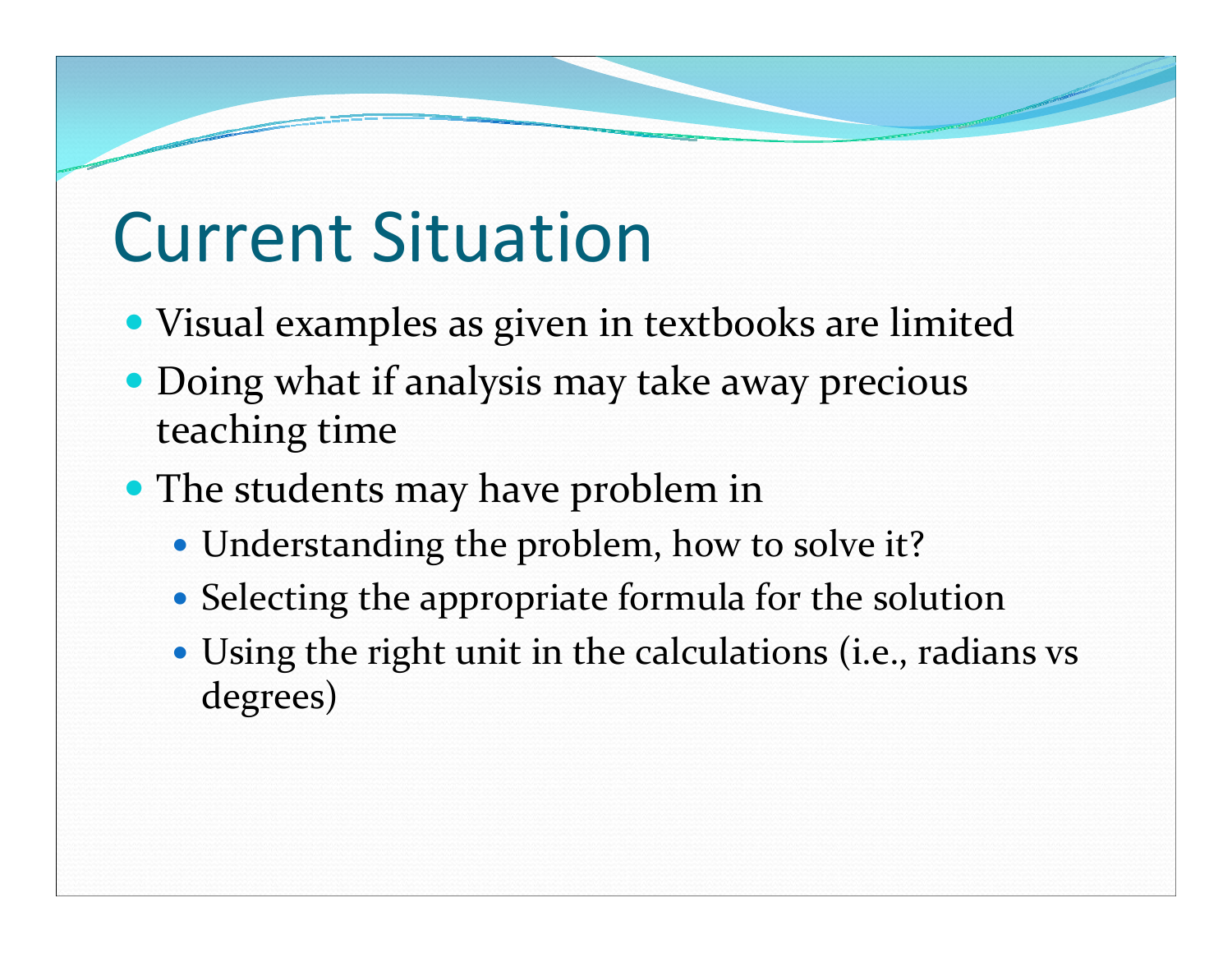- Surveying students on learning styles
	- Visual learning style is mainly used
- Problem solving duration estimation
	- Hand calculation (with a calculator)
	- Using Python
- Post-test survey of students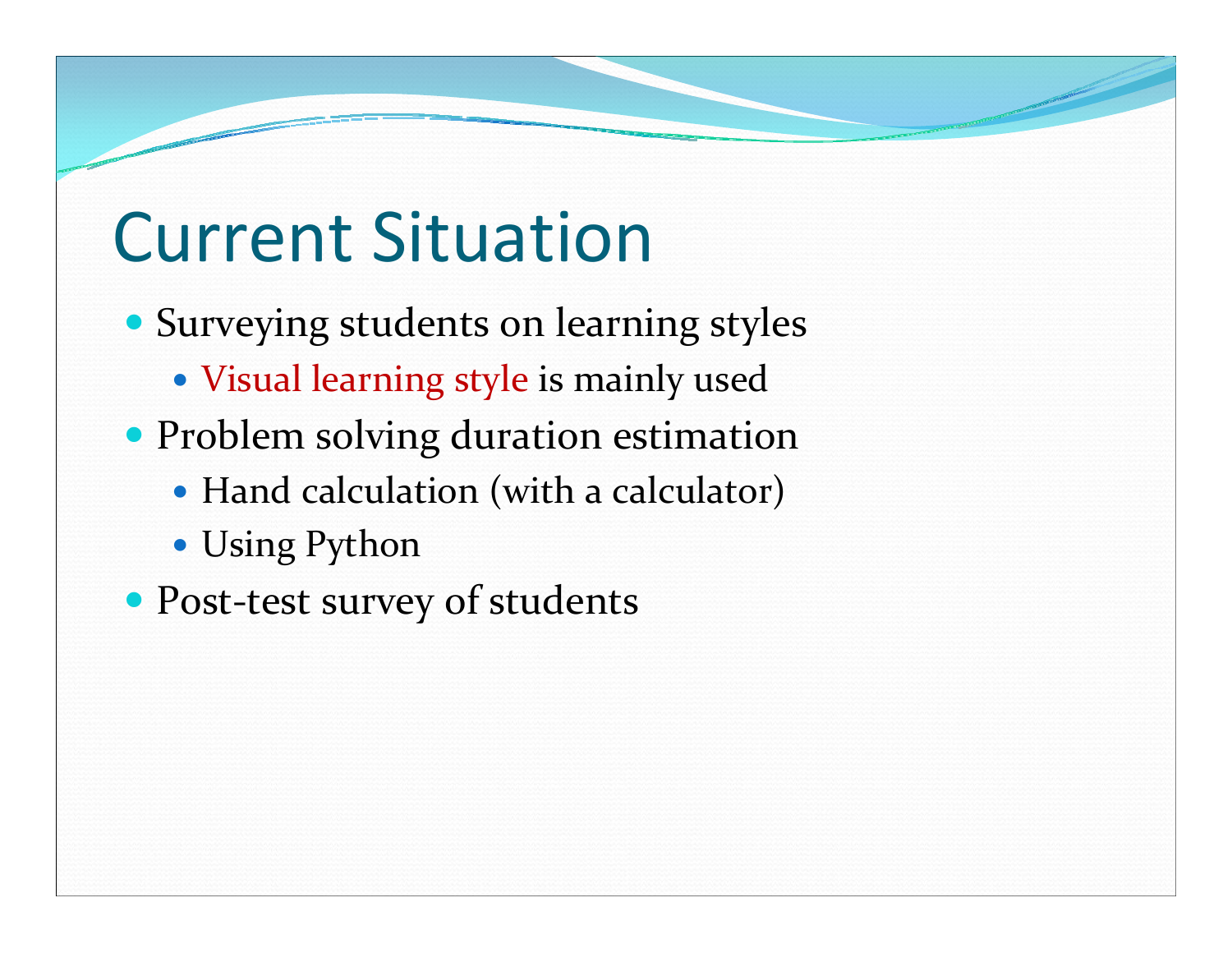

**Duration in minutes for one**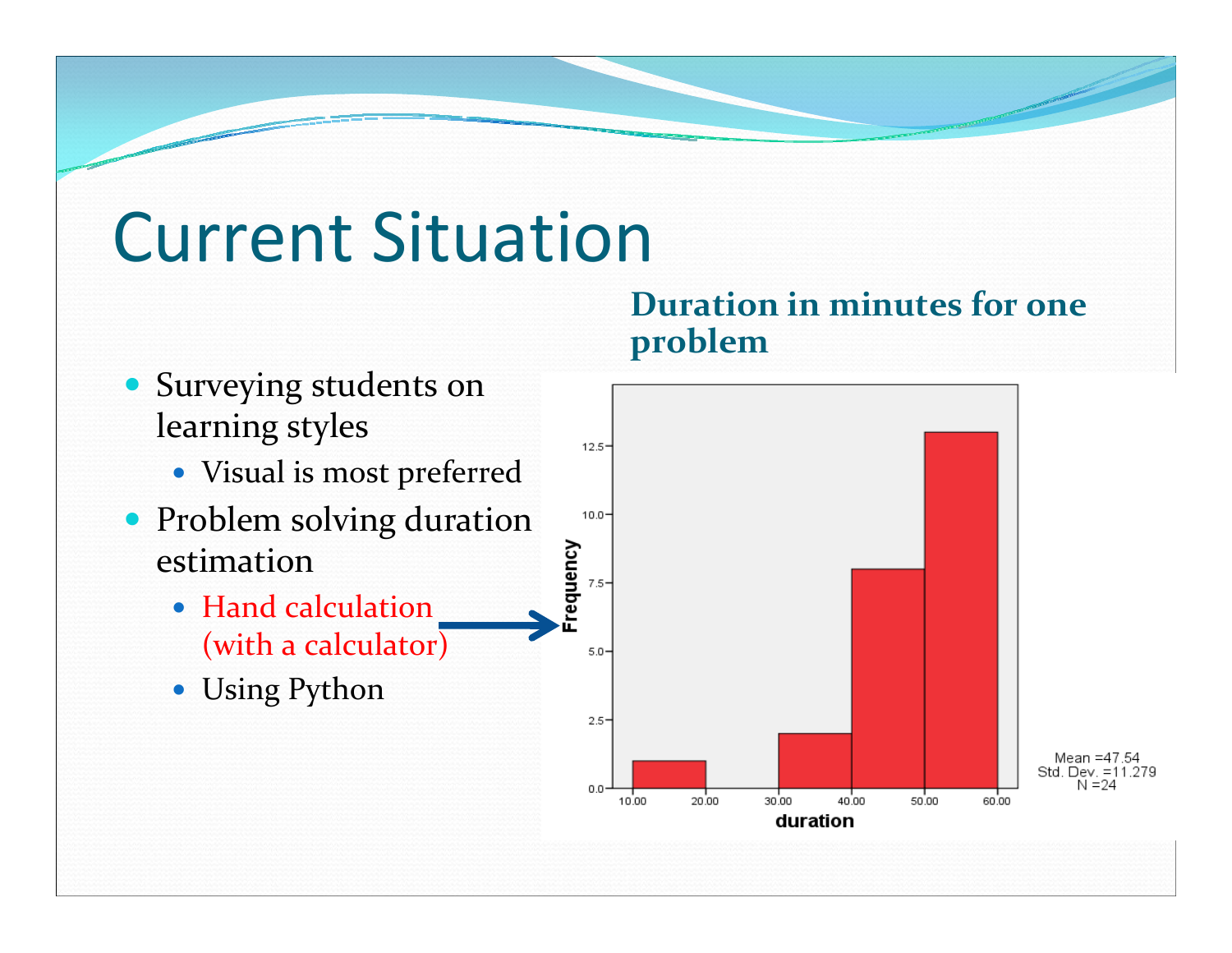- Surveying students on learning styles
	- Visual is most preferred
- Problem solving duration estimation
	- Hand calculation (with a calculator)
	- Using Python

#### **Average duration <sup>=</sup> <sup>5</sup> min**

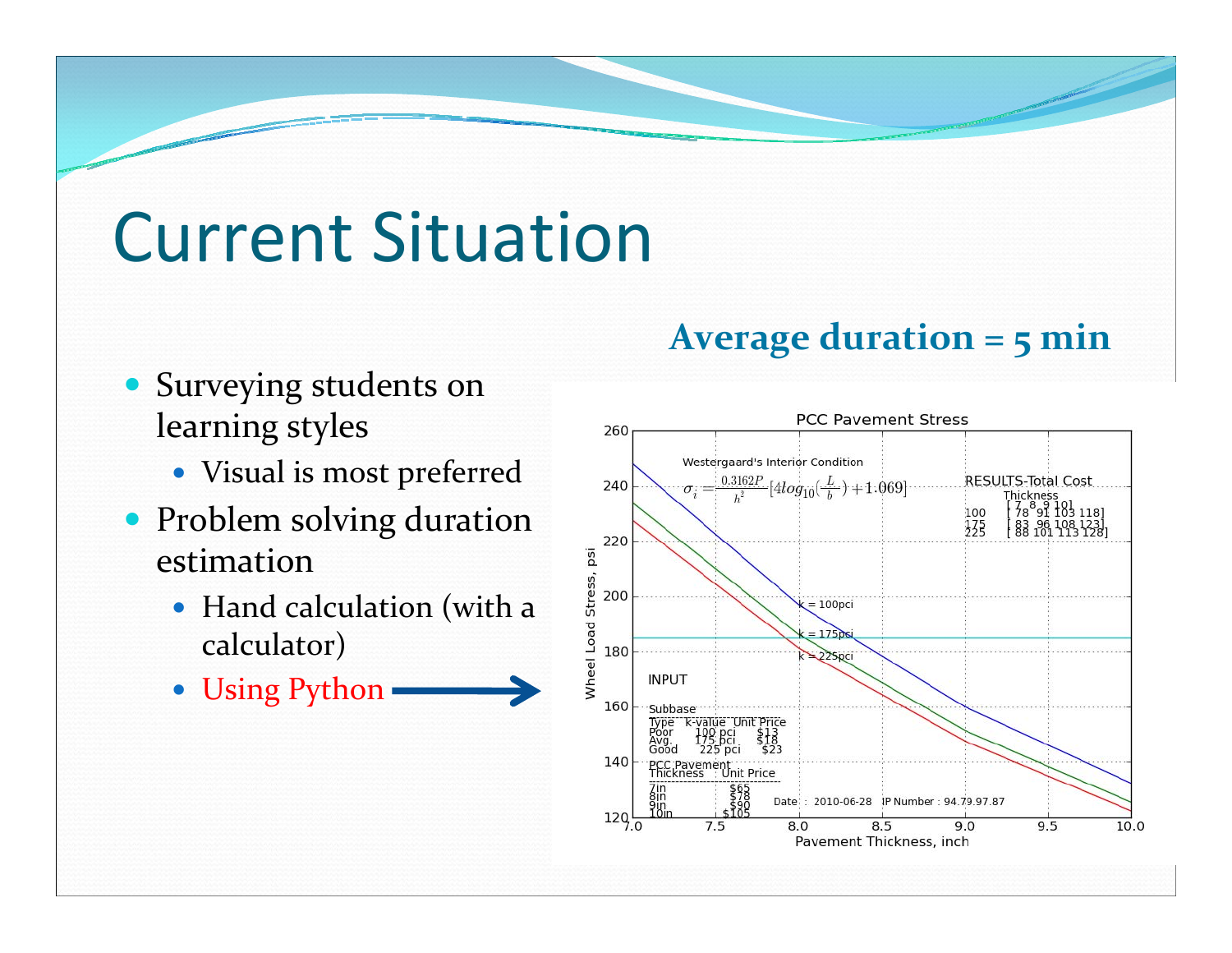### Coding of the concept

- Equations
- Python Code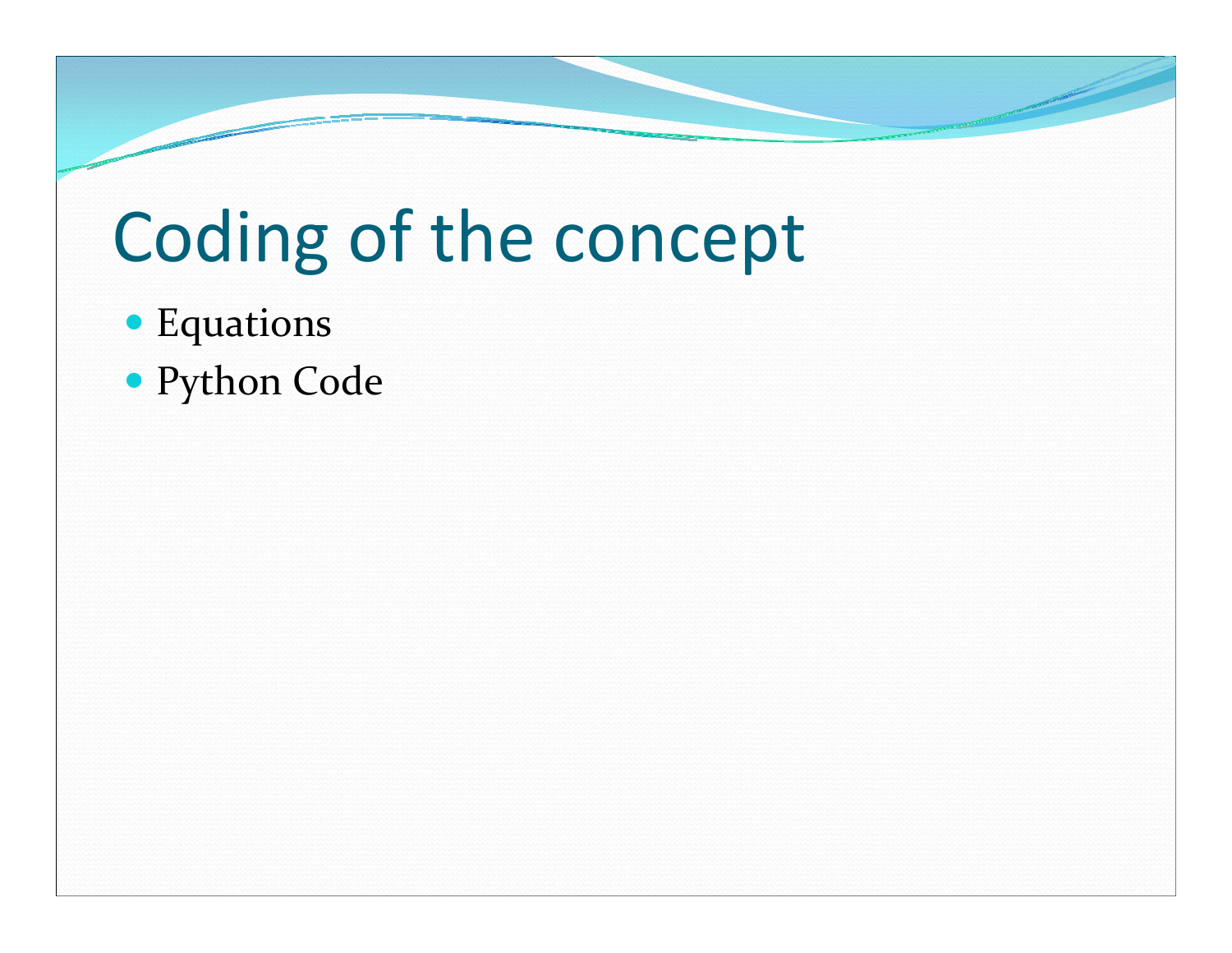#### Coding of the concept-equations *L*  $\theta_{\scriptscriptstyle s} =$ *s* Spiral Curve *s R* 2 *c*  $p = Y_c - R_c(1 - \cos \theta_s)$ **Input:**  $\Delta$ ,  $R_c$ ,  $L_s$  $k = X_{s} - R_{c} \sin \theta_{s}$ 5  $X_{s} = L_{s} - \frac{L_{s}^{3}}{10^{5}}$  $T' = (R_c + p)\tan\left(\frac{\Delta}{2}\right)$ 4 40*A*  $A=\surd L_{\scriptscriptstyle S}R_{\scriptscriptstyle c}$ 3 7  $Y_s = \frac{L_s^3}{\epsilon_0 l_s^2} - \frac{L_s^2}{225}$ *L*  $L_{\rm c}= R_{\rm c}\Delta_{\rm rad}-L_{\rm s}$ 2 6 3366 *A A*  $d = \tan^{-1}\left(\frac{Y}{Y}\right)$  $c=\sqrt{X^2+Y^2}$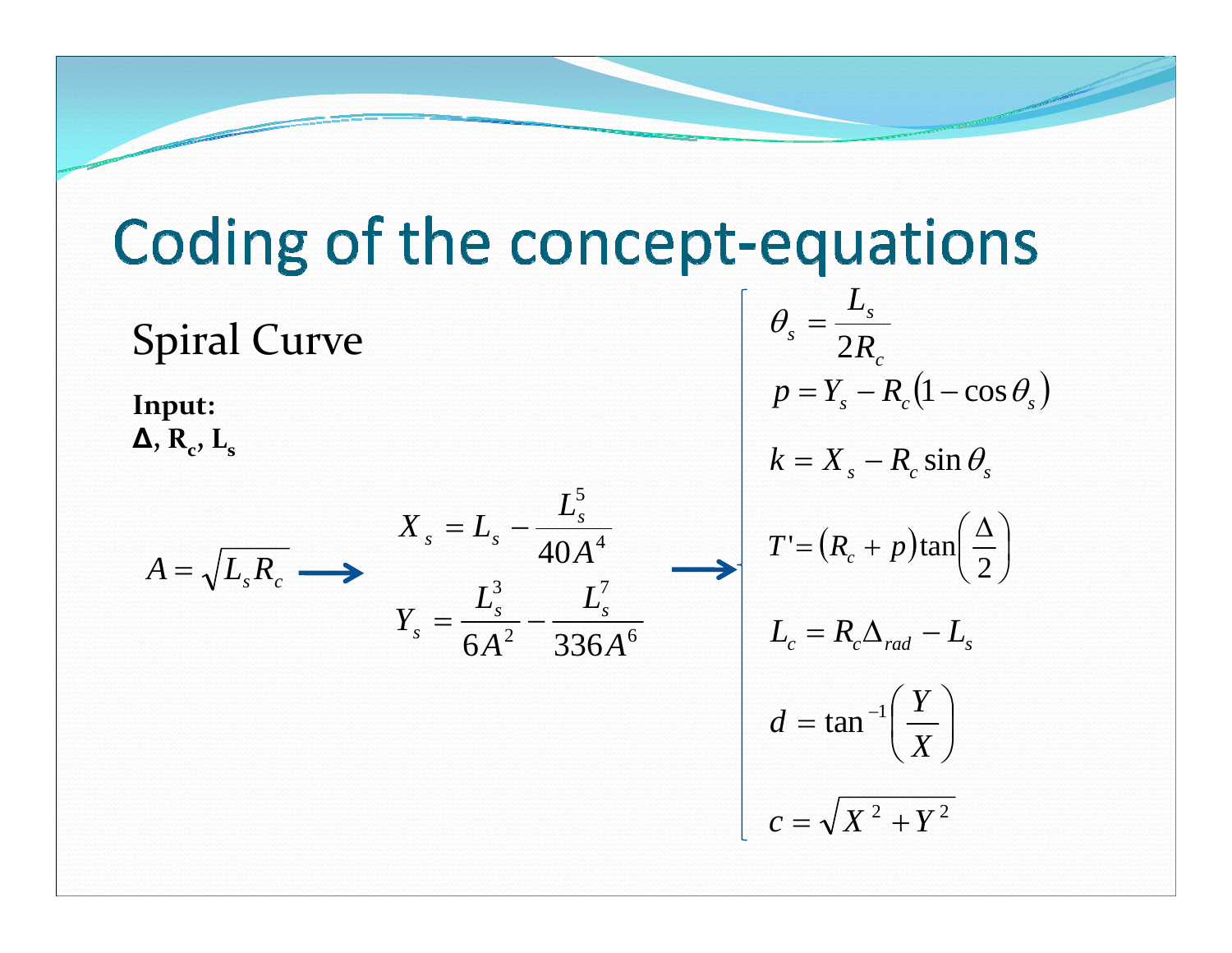# Coding of the concept-Python **Modules**

- Python 2.6.5
- Numpy
- Matplotlib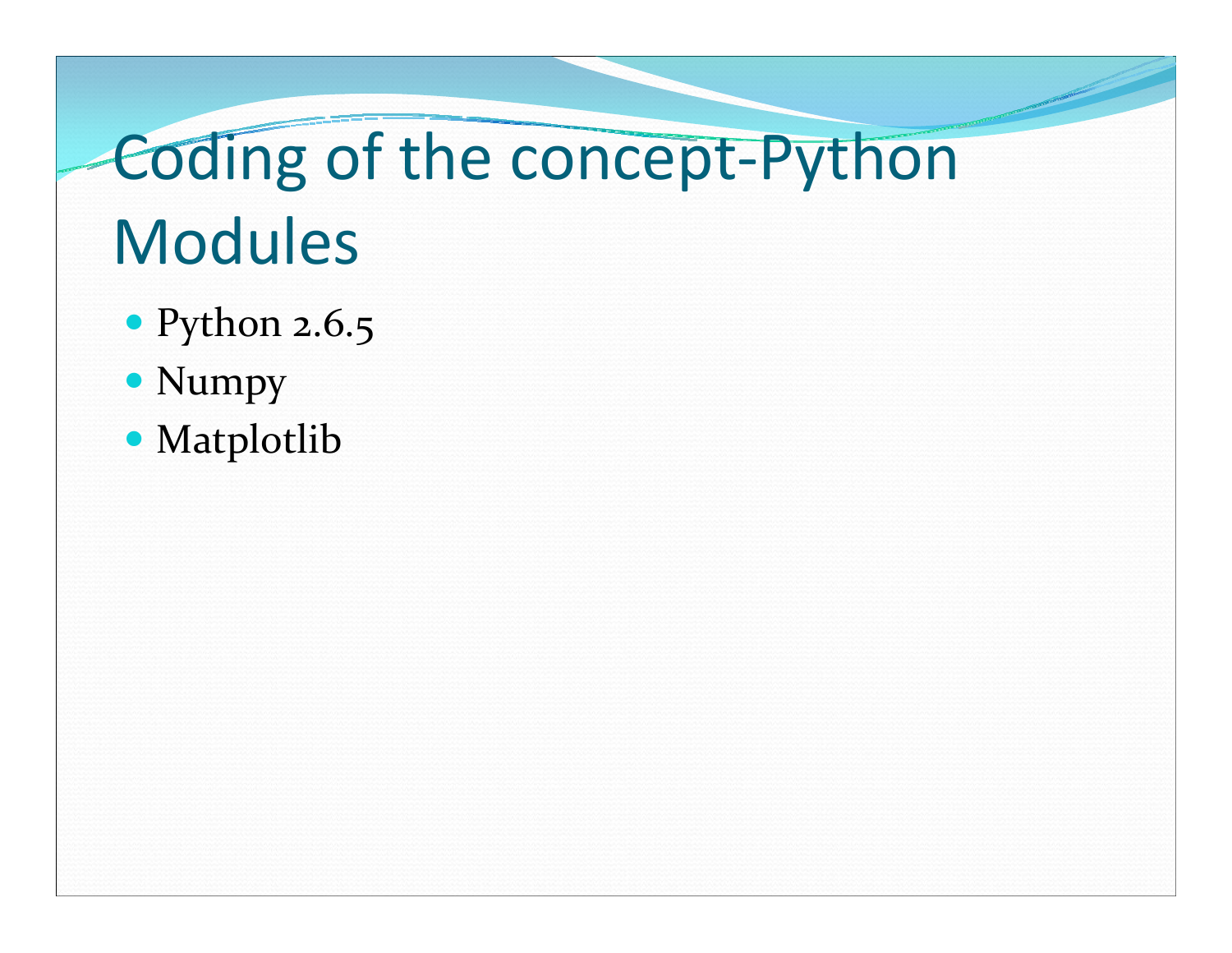#### Coding of the concept‐Python Functions

- Python 2.6.5
- Numpy
	- Degree to radian conversion (pi)
	- Array calculations
	- Array statistics average(), mean (), std()
	- y Linear algebra **–** lstsq**()**
	- Trigonometric functions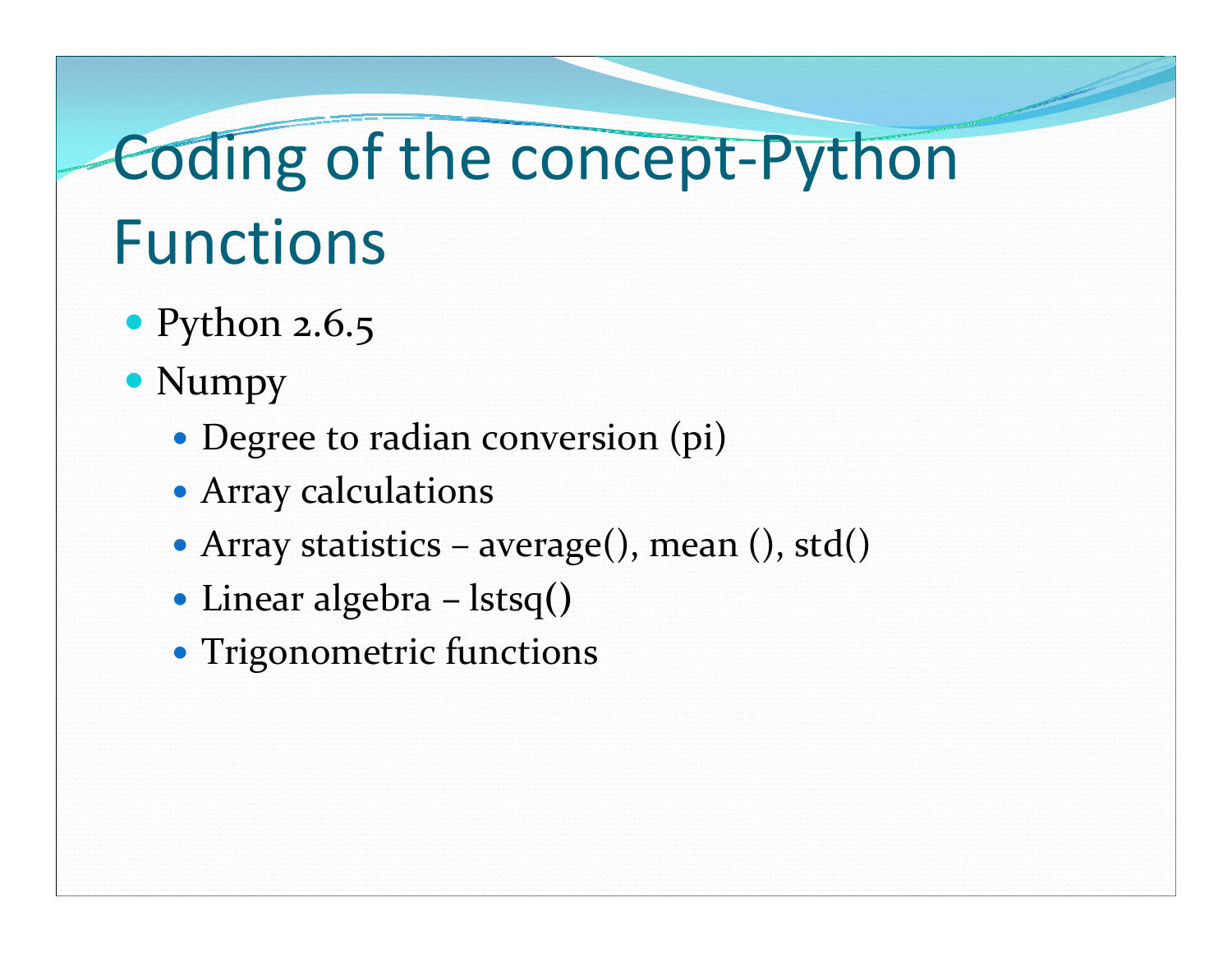## **Examples**

Portland Cement Concrete Pavement Thickness Design based on Costs of subbase and pavement

Vertical Curve - Sag or Crest, finding the lowest or highest point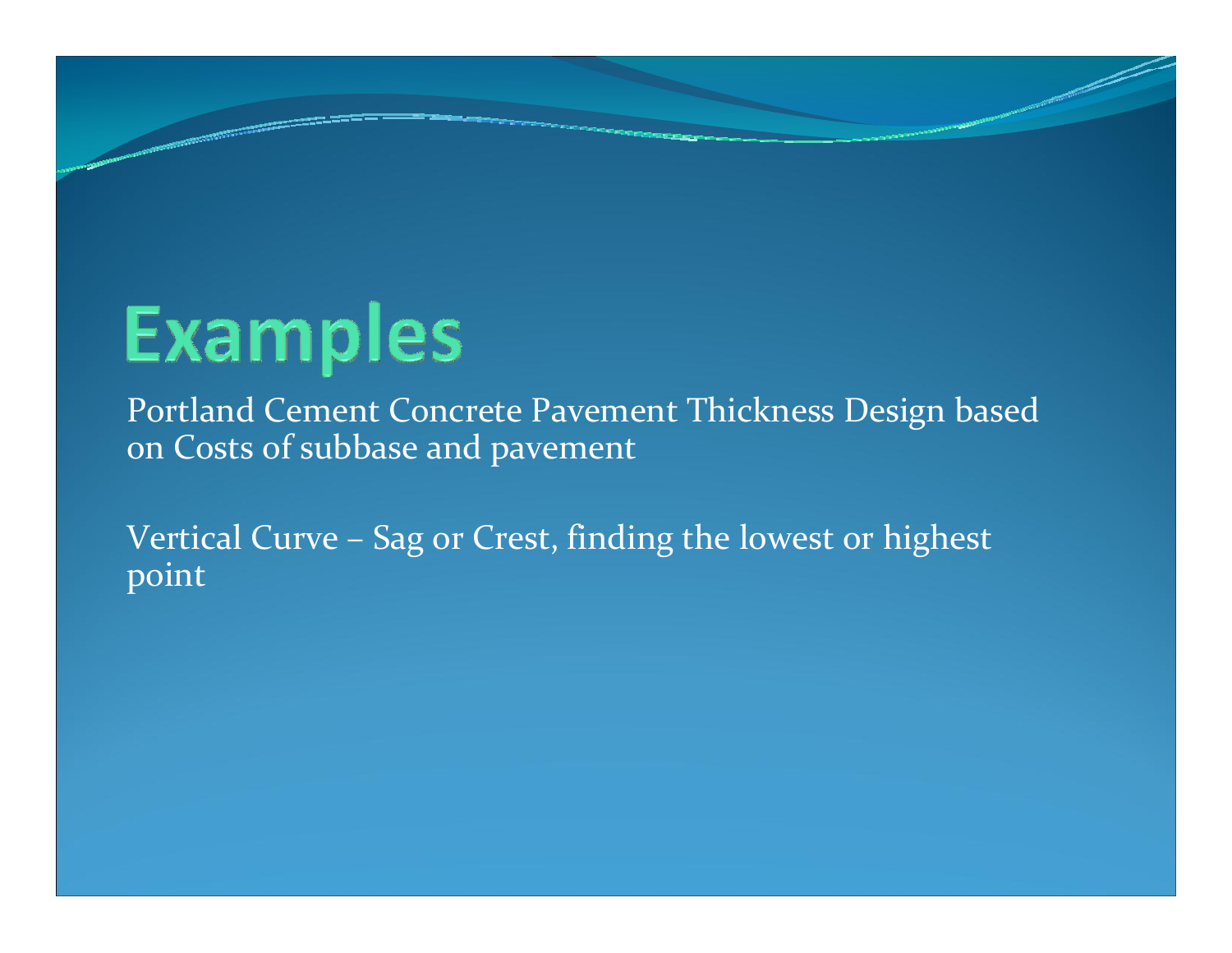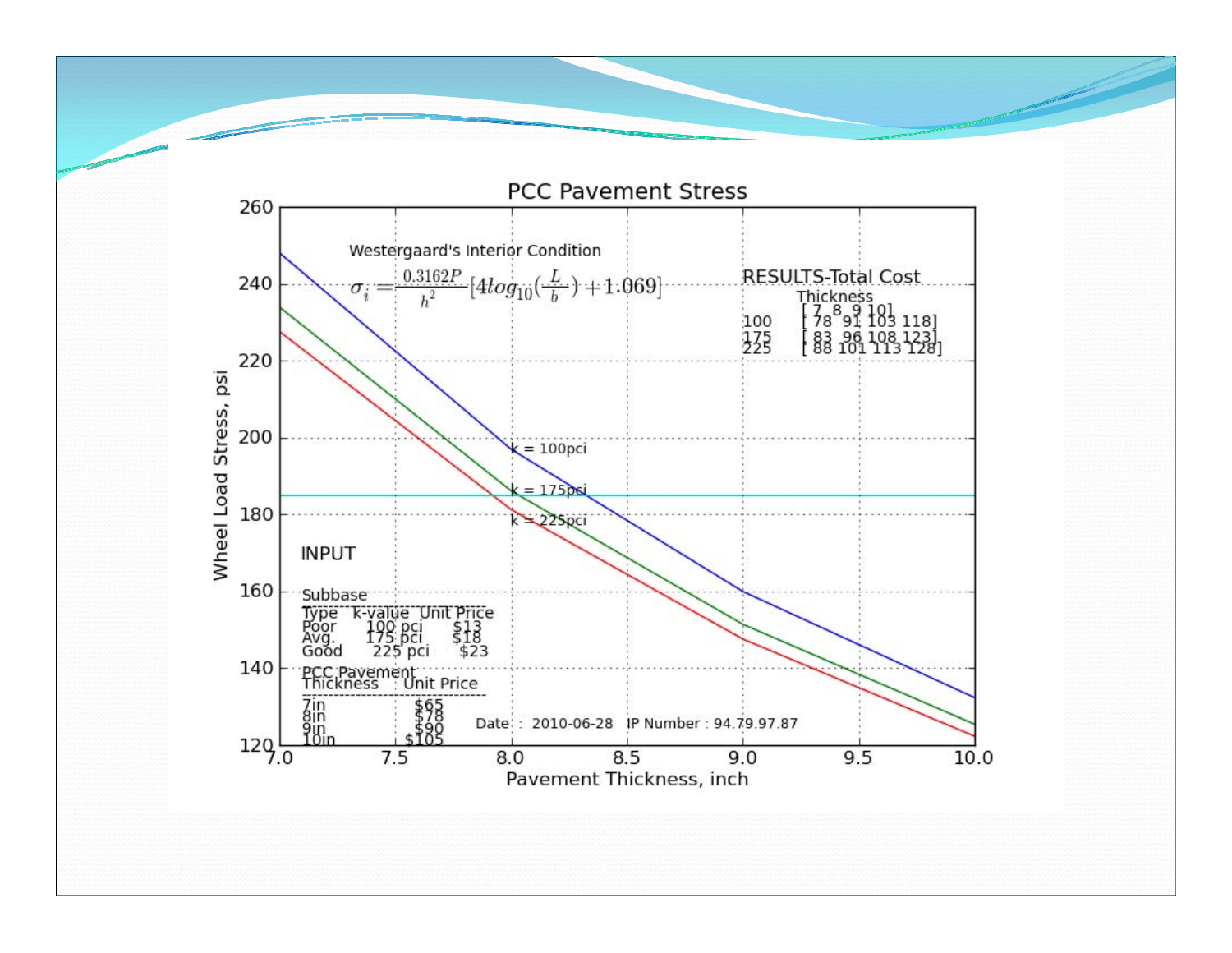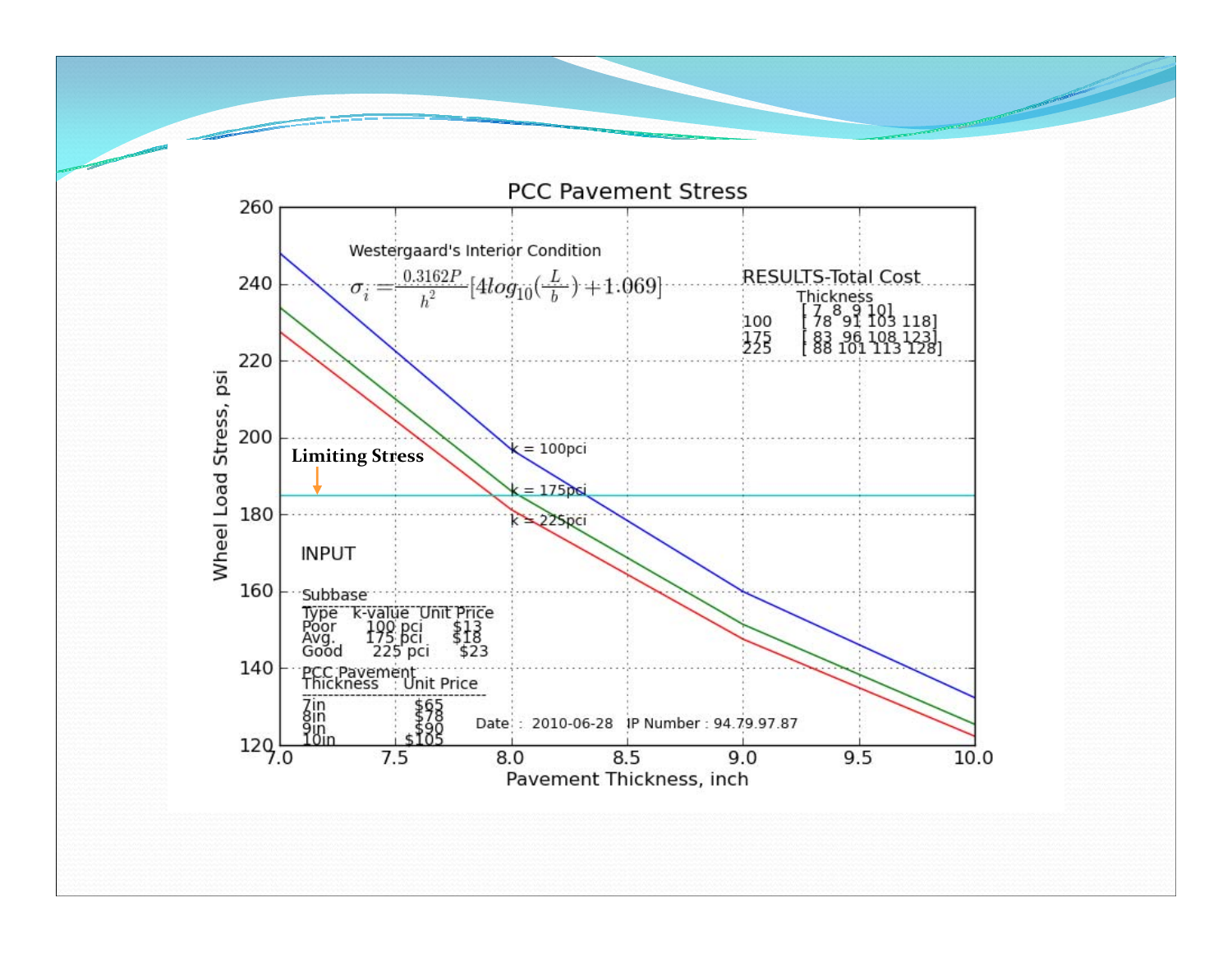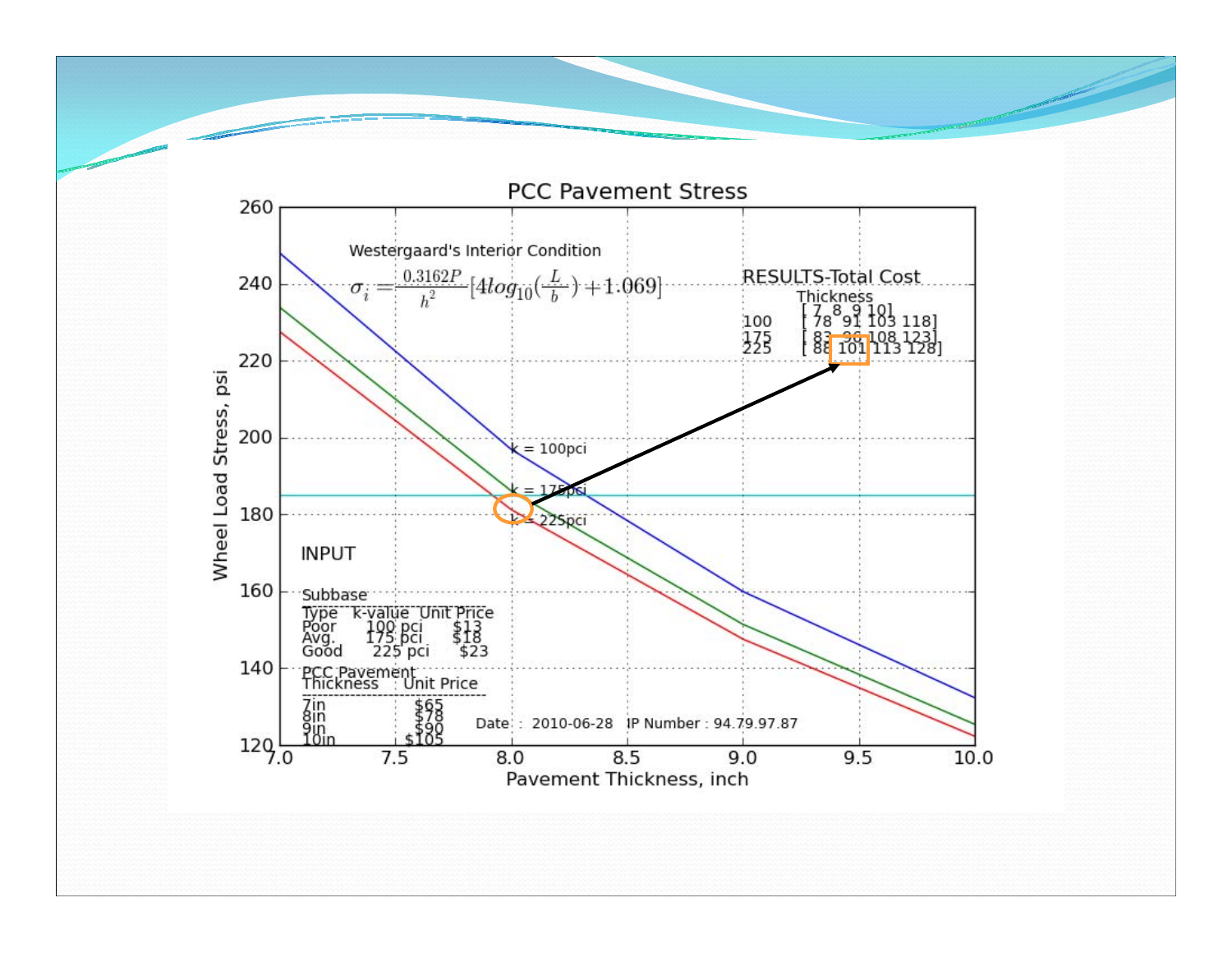CIVL361 TRANSPORTATION ENGINEERING

Instructor: Dr. Mehmet M. Kunt

Computer Name: datron-86c6bb17 Date : 2010-06-28 IP Number is : 94.79.97.87

#### Input Variables

============================================================= $q1 = -2.7$  %;  $q2 = 1.5$  %; Length of the Curve = 3.5 sta =============================================================

#### RESULTS

===========================================================

THIS IS A SAG VERTICAL CURVE

```
Rate of change of grade is 1.200 %/Sta
Location of lowest point is 2.25 sta from BVC
Station of PI = 150 + 0 sta
Elevation of PT = 25.0 mStation of BVC = 148 + 25 sta
Elevation of BVC = 29.73 \text{ m}Station of lowest point = 150 + 50 sta
Elevation of lowest point = 26.69 m
===========================================================
```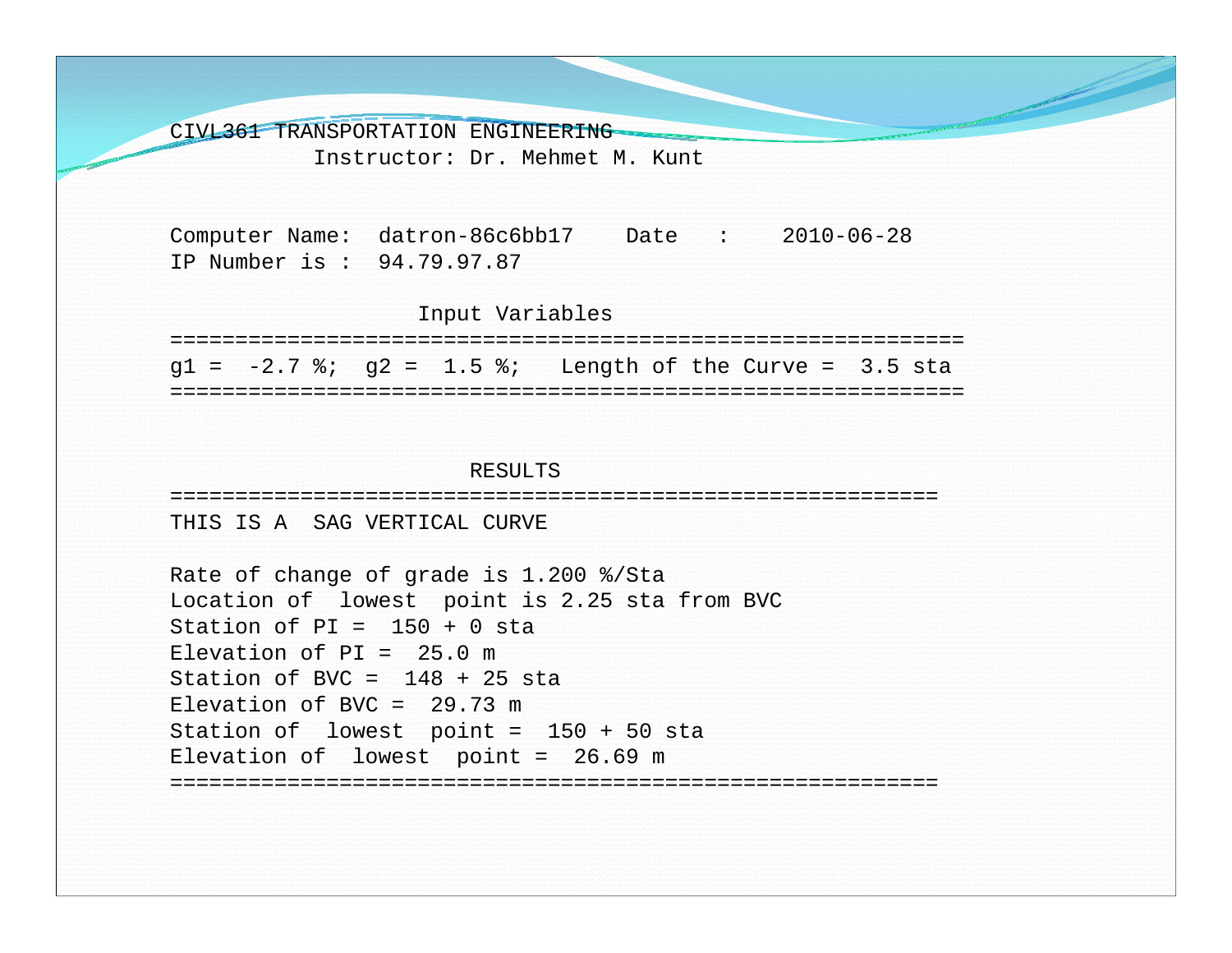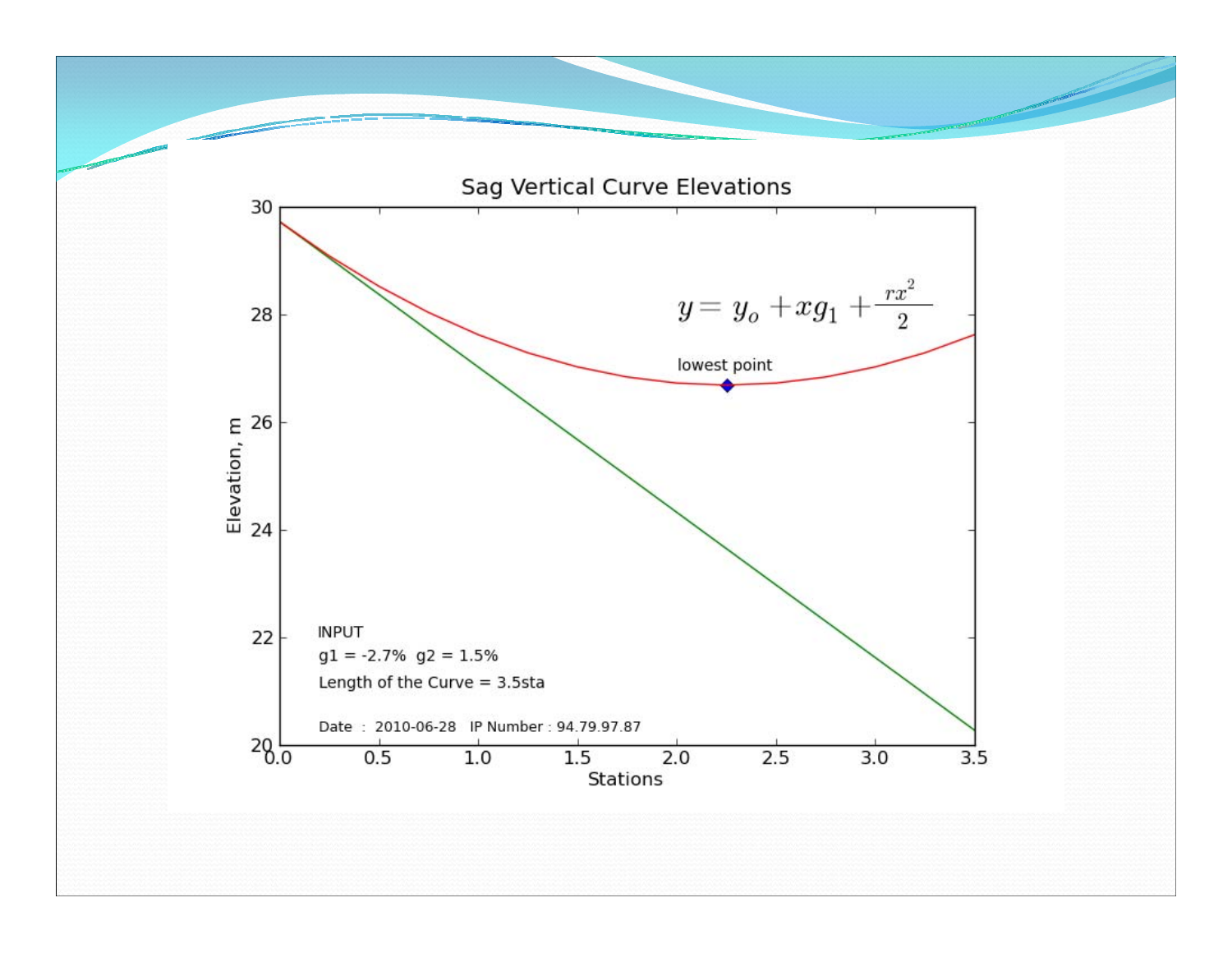CIVL361 TRANSPORTATION ENGINEERING

Instructor: Dr. Mehmet M. Kunt

Computer Name: datron-86c6bb17 Date : 2010-06-28 IP Number is : 94.79.97.87

Input Variables

============================================================= $q1 = 2.7$  %;  $q2 = -1.5$  %; Length of the Curve = 3.5 sta =============================================================

#### RESULTS

===========================================================THIS IS A CREST VERTICAL CURVE

Rate of change of grade is -1.200 %/Sta Location of highest point is 2.25 sta from BVC Station of  $PT = 150 + 0$  sta Elevation of  $PT = 25.0 m$ Station of BVC =  $148 + 25$  sta Elevation of BVC =  $20.27$  m Station of highest point = 150 + 50 sta Elevation of highest point = 23.31 m ===========================================================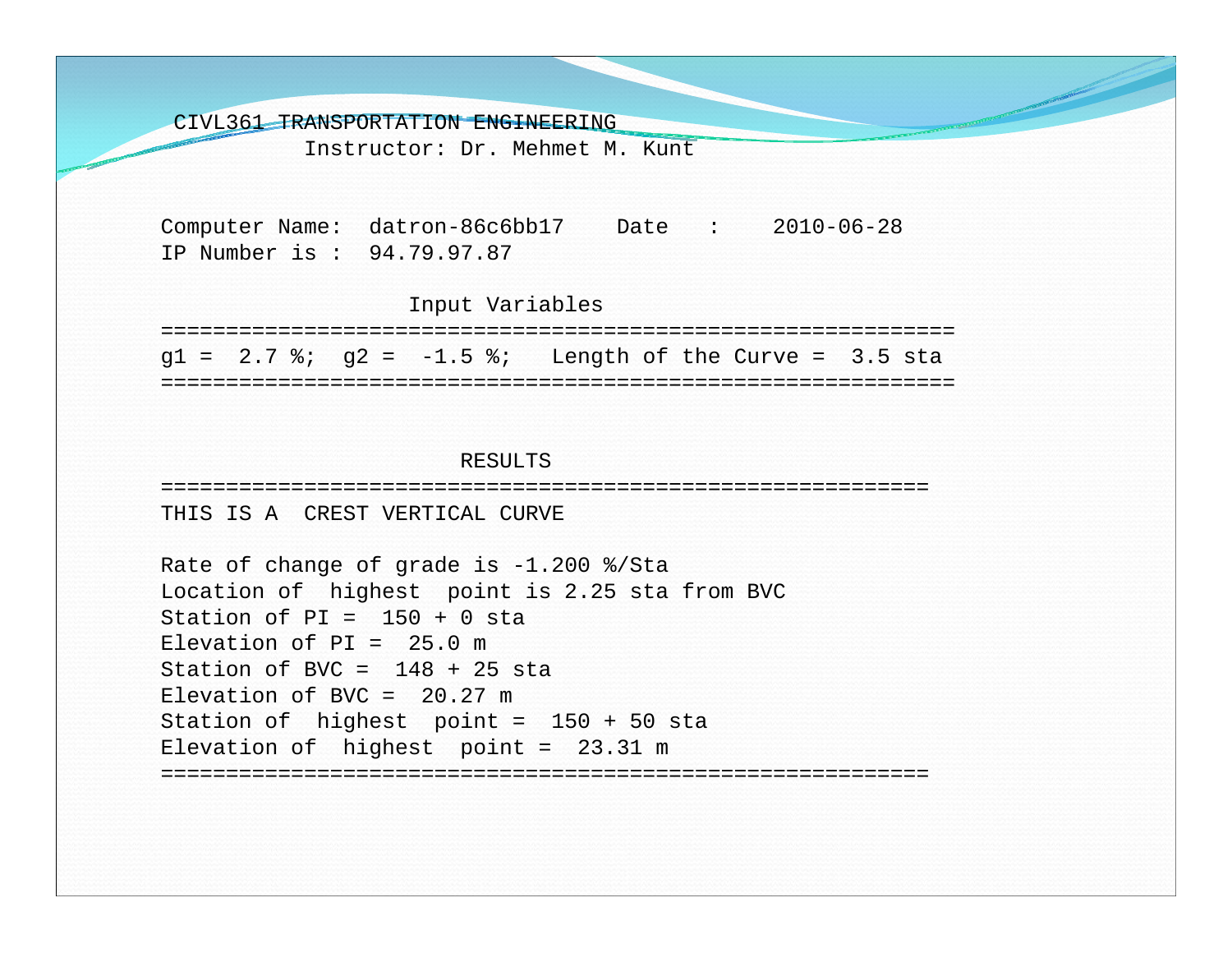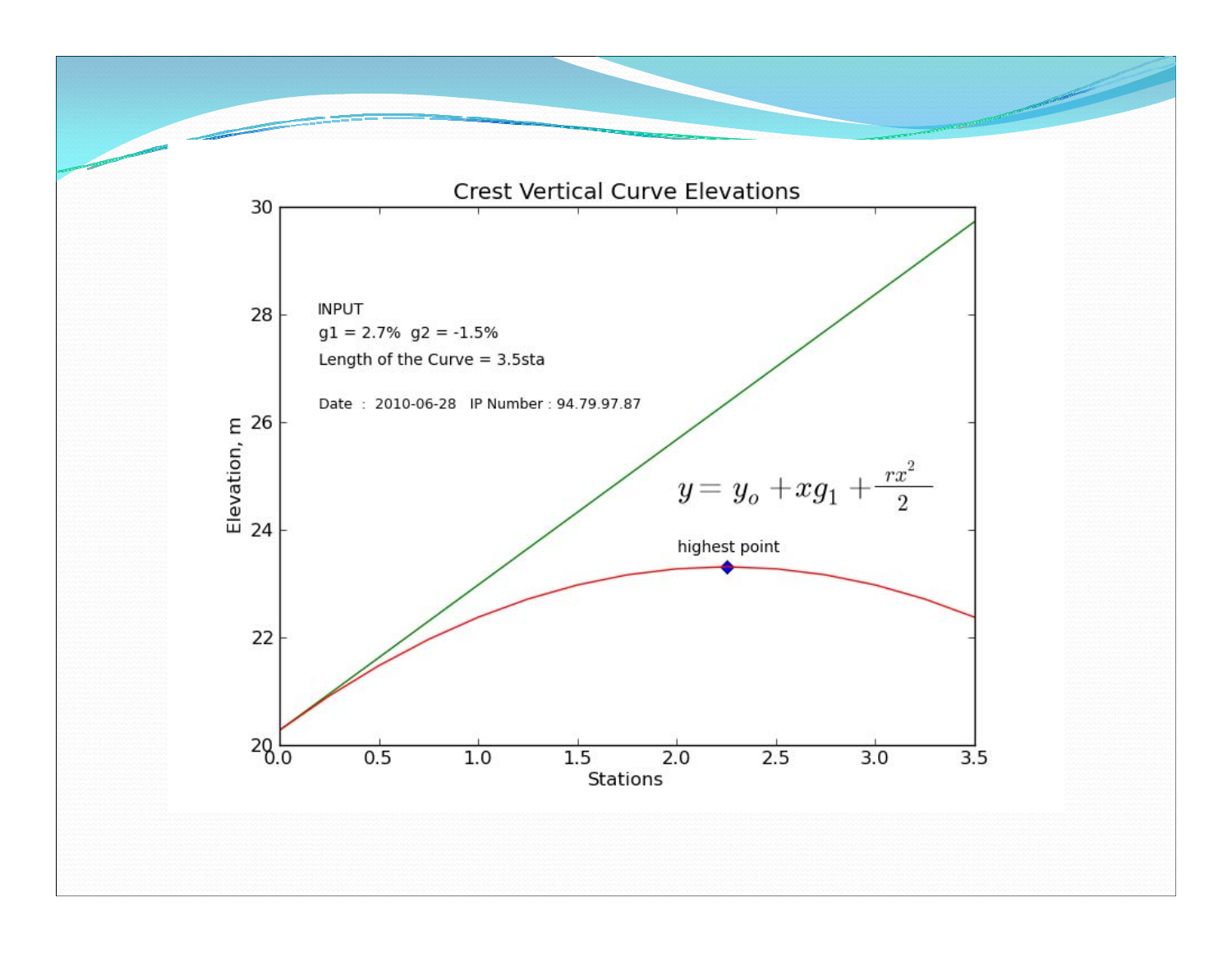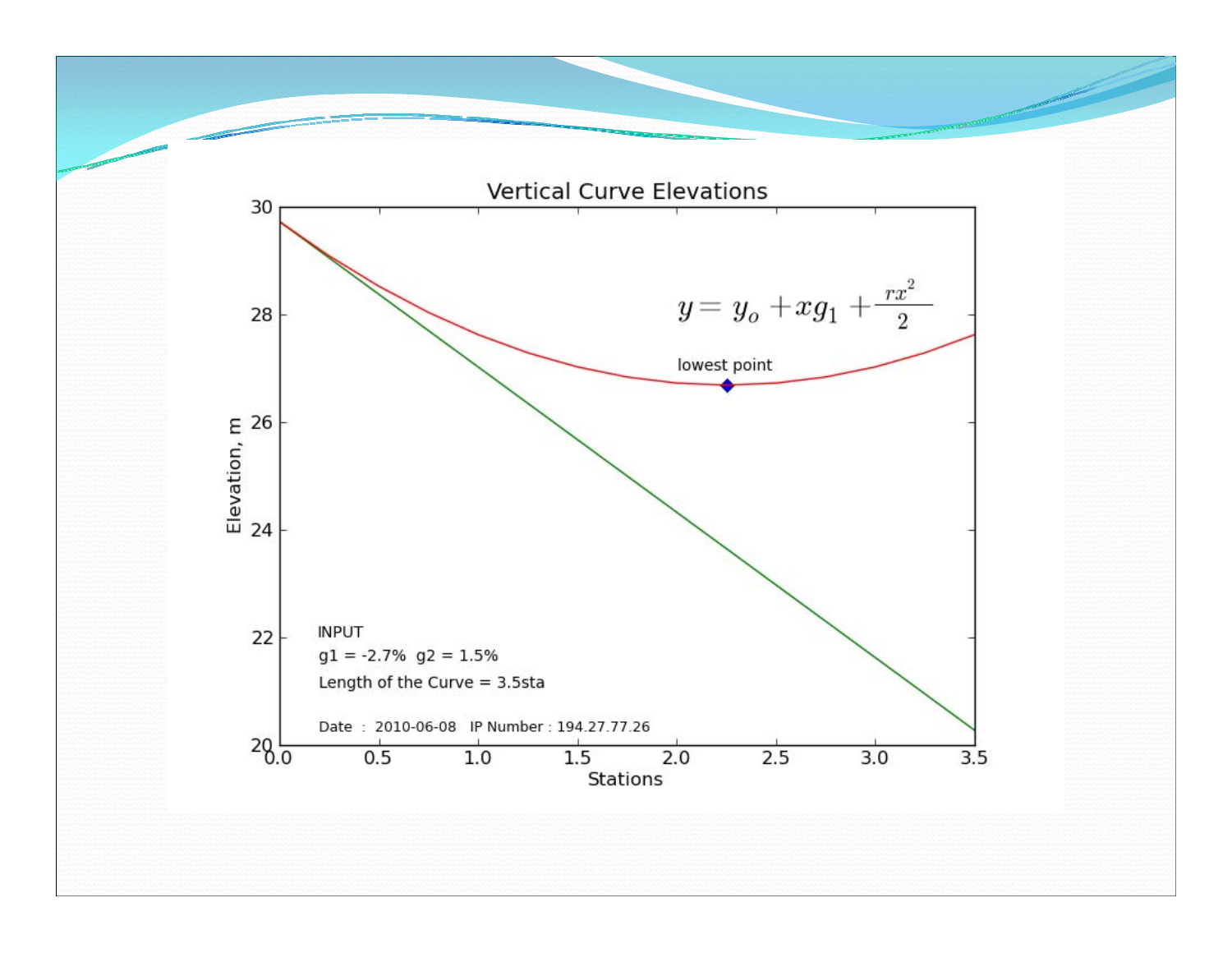#### Benefits

- Time savings (one problem for 24 students saved two-8 hr day)
- Efficient, accurate, reliable problem solving environment
- Allows the instructor to discuss more cases, advanced issue
- Allows build-up of knowledge without forcing the students to memorize the examples or assumptions
- The attention will be on using the right input and obtaining the right decisions